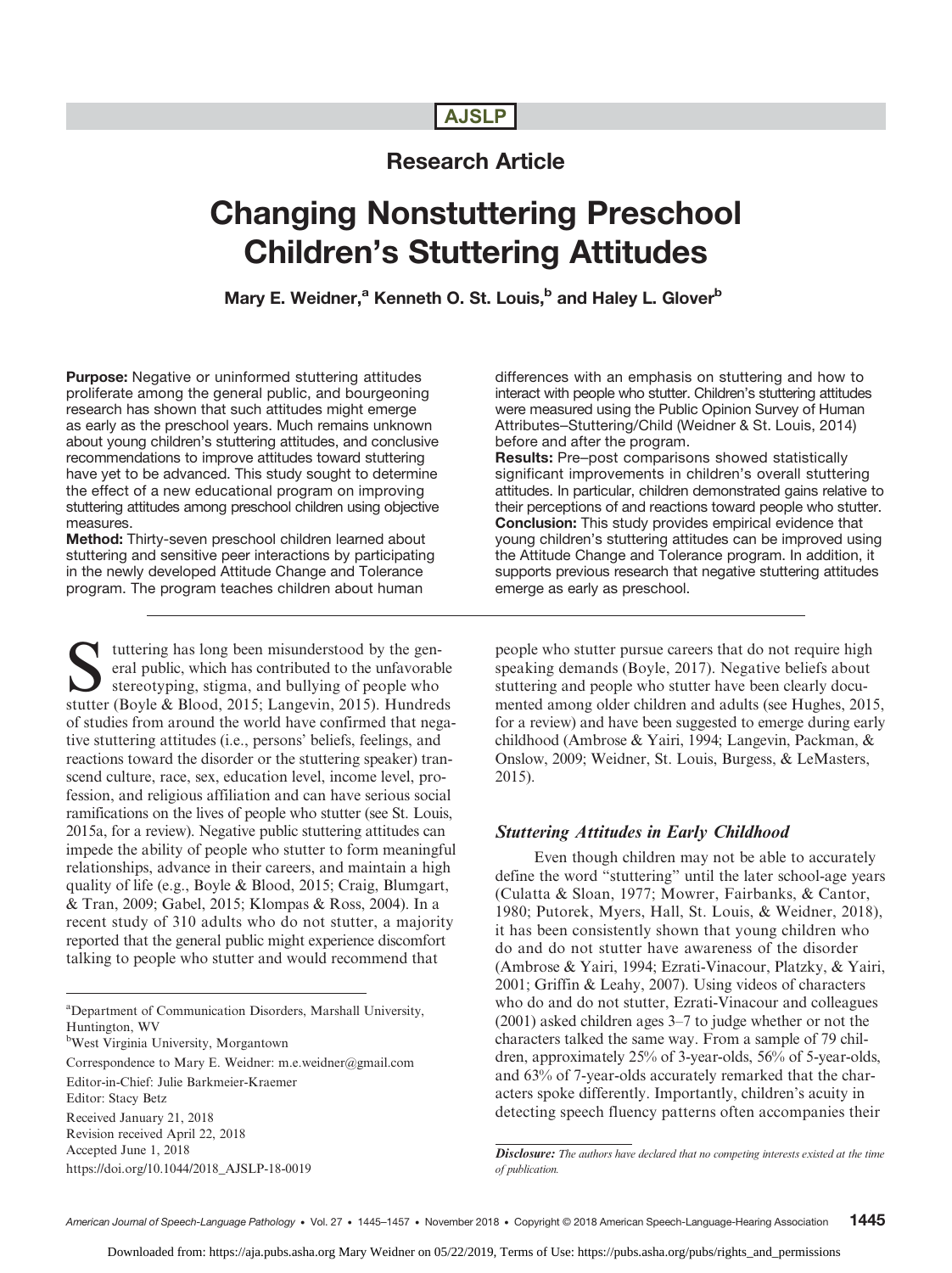development of attitudes toward them. In a study that examined preschool children's attitudes toward their own speech, children who stutter held significantly worse attitudes compared to fluent children compared to a speaker who stutters (Vanryckeghem, Brutten, & Hernandez, 2005). In addition, Griffin and Leahy (2007) used videos of puppets who did and did not stutter to gauge stuttering awareness and attitudes of eighteen 3- to 5-year-old children. Results revealed that 78% of children reported that the stuttered speech was "different," and nearly half of the children reacted negatively when listening to the puppet who stutters.

Langevin and colleagues (2009) used a qualitative approach to investigate the reactions among typically fluent preschoolers toward their stuttering peers. The researchers video-recorded the interactions of four preschool children who stutter with their fluent peers during play. Of the four children, one child did not experience any negative reactions. For the other three children, peer reactions toward instances of stuttering were generally positive or neutral (ranging from 71.4% to 97.2%). There were also notable negative responses (ranging from 2.8% to 28.6%), which involved the nonstuttering peer changing the topic or activity, exhibiting outward confusion, walking away, interrupting, mocking, and ignoring the stuttering child. In such cases, the preschoolers who stuttered were judged to have a disadvantage in leading play activities, participating in dramatic play, and resolving conflicts.

Weidner and St. Louis (2014) advanced a quantitative approach to measure young children's stuttering attitudes, the Public Opinion Survey of Human Attributes–Stuttering/ Child (POSHA-S/Child). Preliminary use of the POSHA-S/ Child among 27 nonstuttering preschool-age children and 24 nonstuttering kindergarten children from a mid-Atlantic state in the United States showed that negative or uninformed stuttering attitudes are detectable by the age of 4 years (Weidner, St. Louis, et al., 2015). Children expressed little knowledge about the causes of stuttering and how to appropriately interact with a person who stutters. For example, most children reported they would say, "slow down," and would finish the words of a peer who stutters. In studies of preferences of adults and children who stutter regarding the type of support they desired, these responses were regarded as undesired (St. Louis et al., 2017; Weidner, Coleman, et al., 2015). The young children also noted they would be "worried" if they, their family, or their friends stuttered. A replication study of preschoolers' stuttering attitudes was carried out with 31 Turkish children using a Turkish translation of the POSHA-S/Child (Weidner, St. Louis, Nakisci, & Özdemir, 2017). The Turkish preschoolers' stuttering attitudes were compared to the results of the American preschool sample from the aforementioned study. Despite the obvious cultural differences between the samples, the American and Turkish preschoolers had the exact same overall stuttering attitude score. Results suggested that young children's stuttering attitudes might not be influenced by one's culture but rather may accompany their developmental ability to perceive differences in others.

Importantly, there seems to be a progression in the intensity and magnitude of negative stuttering attitudes as children mature. In preschool, children who stutter may be at risk for occasional social distancing or exclusion and undesired listener responses (Ezrati-Vinacour et al., 2001; Griffin & Leahy, 2007; Langevin et al., 2009; Weidner, Coleman, et al., 2015). By the school-age years, however, it has been shown that over 80% of children who stutter experience overt teasing and bullying secondary to their stuttering (Langevin, Bortnick, Hammer, & Wiebe, 1998; Mooney & Smith, 1995). This may involve mocking stuttered speech, name calling, social exclusion, and attributing low social status (Blood & Blood, 2004; Davis, Howell, & Cooke, 2002; Evans, Healey, Kawai, & Rowland, 2008; Hartford & Leahy, 2007; Langevin, 2015; Yaruss, Murphy, Quesal, & Reardon, 2004). In three different retrospective studies, adults who stutter recounted the challenges they experienced as a child who stutters, which collectively included physical and verbal bullying, difficulty in making friendships, decreased classroom participation, fear of being negatively evaluated, and low self-image (Blood & Blood, 2016; Daniels, Gabel, & Hughes, 2012; Hugh-Jones & Smith, 1999). These experiences can have long-lasting negative effects on one's psychosocial well-being and self-image. In fact, "self-stigma" may arise if people who stutter internalize the negative stereotypes and discrimination they experience (Boyle, 2013).

### Stuttering Attitude Change in Children and Adolescents

Some studies have shown promise in improving adults' stuttering attitudes through education, videos, and personal contact (e.g., Abdalla & St. Louis, 2014; Boyle, Dioguardi, & Pate, 2016, 2017), but only a few studies have sought to improve stuttering attitudes among typically fluent children and adolescents. In a study by Flynn and St. Louis (2011), high school students filled out the Public Opinion Survey of Human Attributes–Stuttering (POSHA-S; St. Louis, 2011) questionnaire before and after an oral presentation by a person who stutters or after watching MTV True Life: I Stutter, which was followed by a shortened oral presentation. Both conditions evoked about equally significant attitude improvement. A 7-year follow-up study with 37 of the original 84 participants indicated that their positive stuttering attitudes remained improved, compared to a control group, since the intervention (St. Louis & Flynn, 2018). By contrast, two recent studies, also using the POSHA-S, showed that middle school, high school, and university students experienced little to no attitude change following video-based stuttering interventions (Kuhn & St. Louis, 2015; Węsierska, Błachnio, Przepiórka, & St. Louis, 2015). It is unclear what variables may have accounted for the equivocal findings (e.g., intervention methodology), but these preliminary studies offer evidence that adolescence might not be an optimal period to effect a desirable degree of improvement in stuttering attitudes.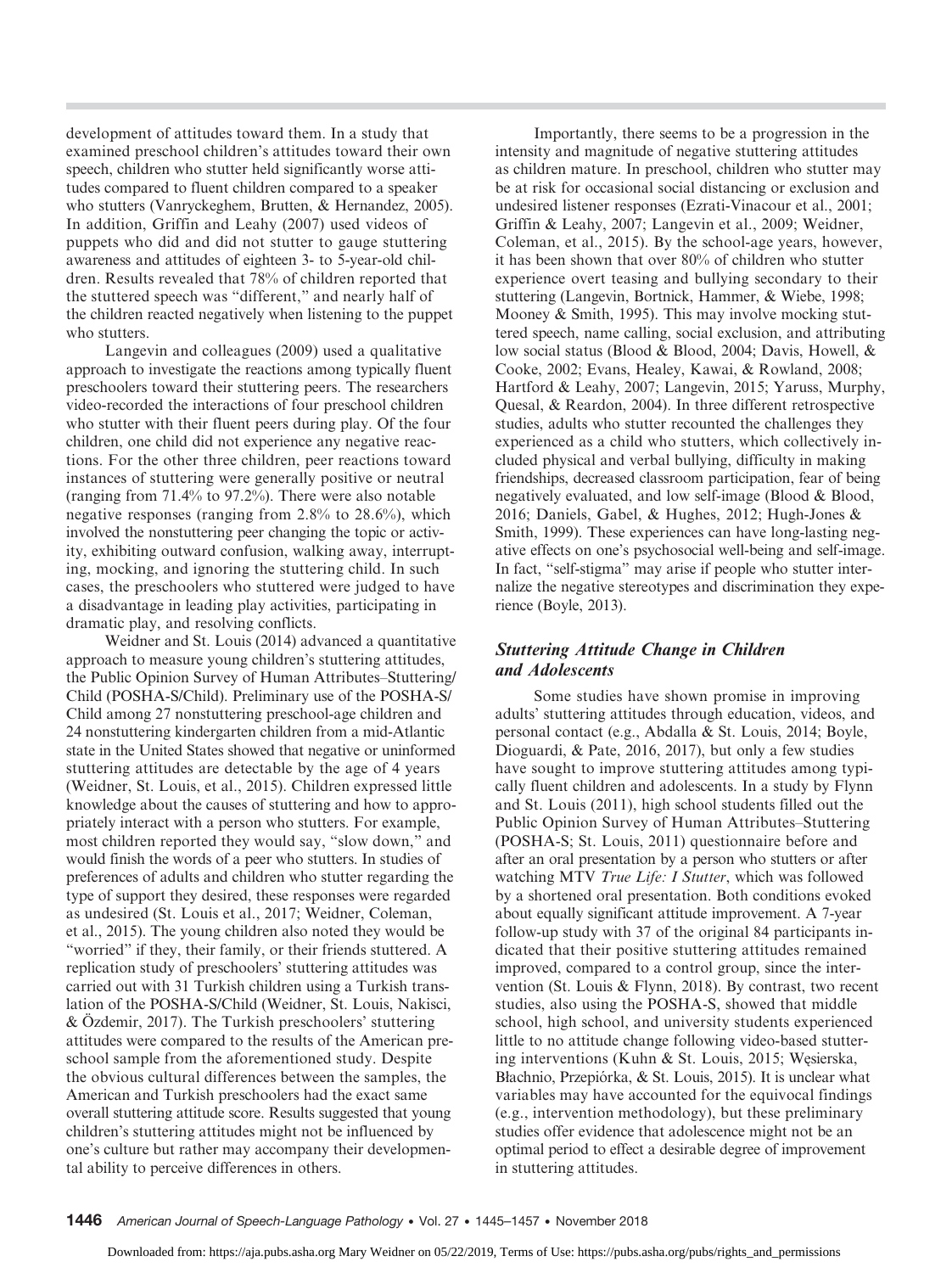There are only a few known studies that have investigated attitude change among school-age and preschool-age children. In a large-scale feasibility study by Langevin and Prasad (2012), over 600 school-age children participated in a multimodal educational program, the Teasing and Bullying: Unacceptable Behavior (TAB) program. The program is composed of classroom lessons, a video of a child who stutters, a guided discussion, as well as take-home activities. Changes in stuttering attitudes were determined using the Peer Attitudes Toward Children Who Stutter Scale (Langevin, 2009). The study showed that the TAB program resulted in better stuttering attitudes, increased interest in stuttering, as well as improved attitudes toward bullying among school-age children (Langevin, 2000, 2015; Langevin & Prasad, 2012). The TAB program was among the first to show that school-age children's stuttering attitudes are amenable to change.

Recognizing that stuttering attitudes emerge prior to the school-age years, Weidner and St. Louis (2015) carried out a pilot study aimed to improve preschool children's stuttering attitudes using a newly developed education program. The program, which is the Attitude Change and Tolerance (InterACT) program (Weidner, 2015), teaches young children about the nature and causes of stuttering and how to appropriately respond to peers who stutter. Preliminary results using the POSHA-S/Child revealed notable improvement in preschoolers' stuttering attitudes following the program, but the small sample size  $(N = 6)$  prevented the researchers from drawing confident conclusions about the nuances of children's attitude change. Nevertheless, the pilot provided compelling support for the study's expansion with a larger sample size.

#### Purpose

Studies have consistently shown that young children hold unfavorable attitudes toward people who stutter, and without an educational intervention about stuttering, such attitudes are likely to persist. Given that negative stuttering attitudes emerge during the preschool years, it is logical to assume that efforts to mitigate those attitudes should be carried out during that same period. Doing so will help determine the malleability of young children's attitudes and potentially advance effective interventions that might be used in clinical or educational contexts. Teaching children about stuttering and differentiating between helpful and unhelpful responses to stuttered speech could potentially lead to better communication and social experiences for people who stutter.

The purpose of this study was to measure and compare nonstuttering preschoolers' stuttering attitudes before and after an educational program. Similar to Weidner and St. Louis (2015), the researchers administered the POSHA-S/ Child before and after the InterACT program. Although methodologically similar, none of the children in the pilot were included in the analysis of the current study. It was hypothesized that preschool children would hold negative or uninformed stuttering attitudes prior to the InterACT

program. Specifically, it was expected that children would have little knowledge about the causes of stuttering and how to appropriately react to people who stutter. It was also expected that children's overall stuttering attitudes would improve following the InterACT program, with notable gains relative to more accurate knowledge about stuttering and improved reactions toward people who stutter.

## Method

#### Design

This study was carried out using a pre–post design over a 3-week period in six different preschool classrooms. Children's stuttering attitudes were measured quantitatively using the POSHA-S/Child before and after the InterACT program.

### Attitude Instrument: The POSHA-S/Child **Overview**

The POSHA-S/Child, which is an extension of its adult counterpart, the POSHA-S, measures young children's beliefs about stuttering and self-reactions toward people who stutter. It can be used with children 3–10 years of age and is administered verbally (i.e., for nonreaders or novice readers), or filled out online or hard copy (i.e., for proficient readers). It includes a demographic section to gather information about the child (e.g., health and abilities, number of siblings, and participation in school or day care) and the child's family (e.g., income and parent education level), which is filled out by a parent or guardian. Children's exposure to or personal experience with stuttering, obesity, and wheelchair use is also reported. Obesity and wheelchair use are easily recognized by children (e.g., Bell & Morgan, 2000; Hong, Kwon, & Jeon, 2014) and have been historically viewed as stigmatizing conditions. Accordingly, the obesity and wheelchair items were included to better understand children's stuttering attitudes relative to other stigmatizing human attributes.

#### Stimulus Video

The child portion of the POSHA-S/Child begins with a 1.25-min stimulus video featuring two animated stuttering avatars, one girl and one boy. The avatars engage in a brief conversation about their interests (i.e., five lines each) at a language level appropriate for young children. Each of the avatars' stuttering was recorded by the first author. The (pseudo-)stuttering consists of initial sound and syllable repetitions, prolongations, and blocks. Physical tension is marked using unnatural prosody, including rising pitch changes. The avatars' stuttering is severe. Following the video, the administrator defines the term stuttering, "These children stutter. Stuttering is what happens when a person's words or sounds bounce l-l-l-ike this, or stretch liiiiiike this, or when no words or sounds come out l———ike this."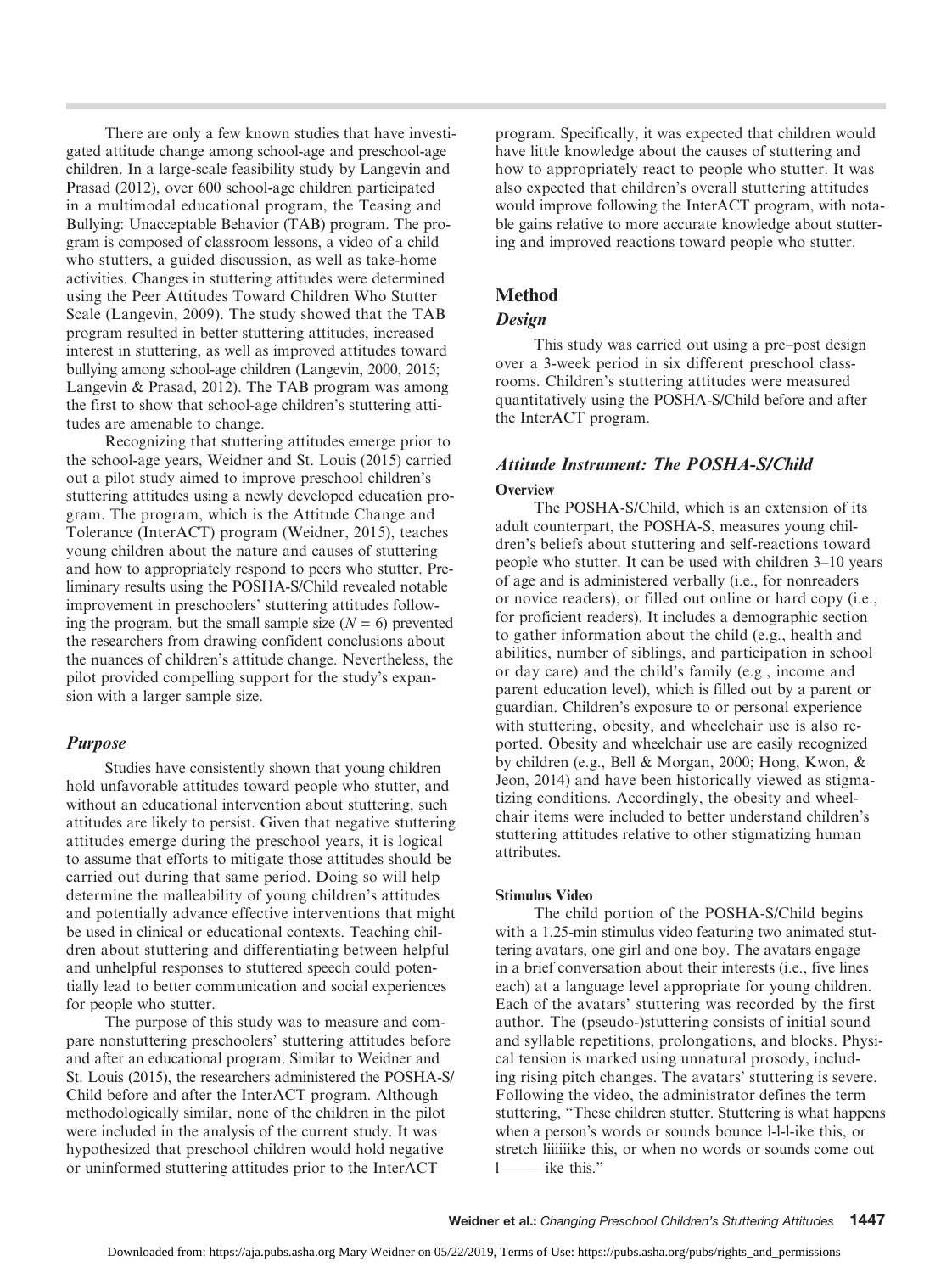#### Scoring

After showing and explaining the video, the examiner proceeds to ask the child 40 "yes/no" questions about stuttering. The items are grouped into seven components, namely "Traits," "Who Should Help," "Cause," "Potential," "Accommodating/Helping," "Distance/Sympathy," and "Knowledge" (refer to Table 2 for a list of the items within each component). The first four of the abovelisted components are clustered into a "Beliefs" subscore, and the remaining three components are clustered into a "Self-Reactions" subscore. The Beliefs and Self-Reactions subscores are averaged into an Overall Stuttering Score (OSS). An Obesity and Wheelchair subscore is also measured, which reflects children's preference and experience with those conditions. As previously stated, these scores help to interpret children's stuttering attitudes in the context of other stigmatizing human attributes. Responses are assigned a value where "no" = 1, "not sure" = 2, and "yes"  $=$  3. After that, scores are converted to a −100 to +100 scale, wherein "no" responses are assigned a value of −100 and "yes" responses are assigned a value of +100, which yields a possible 201-unit range of scores. "Unsure" responses are assigned a value of "0" as they represent a neutral rating that is neither positive nor negative. The scores of some items (e.g., "I would laugh at a child who stutters") are inverted so that, for all items, negative or uninformed attitudes correspond to lower scores and positive or more informed attitudes correspond to higher scores. The valence of items as being either positive/informed or negative/uninformed was based on preceding literature relative to our current understanding of stuttering symptomology and causes (Yairi & Ambrose, 2013) as well as guidelines for supporting people who stutter (St. Louis et al., 2017; Weidner, Coleman, et al., 2015).

#### Psychometric Properties

Substantial evidence supports the POSHA-S/ Child's psychometric properties. The test–retest reliability of the instrument was recently confirmed in a study of 99 children (St. Louis & Weidner, 2018). Children in each grade level between preschool and fifth grade completed the POSHA-S/Child 1–2 weeks apart without receiving an educational intervention. Across all respondents, the pre–post test administrations yielded the same OSS (i.e., 10 at pretest and 10 at posttest), an 82% absolute agreement on the 40 individual test items, and a correlation of .65. These results showed adequate test–retest reliability for preschool- and schoolage children. The concurrent and construct validity of the instrument was further established in a study in which 378 adults took both child and adult versions of the POSHA-S (St. Louis, Weidner, & Mancini, 2016). The OSSs on the two versions were nearly equivalent  $(POSHA-S OSS = 30, POSHA-S/Child = 31)$  and provided additional evidence of the POSHA-S/Child's sound psychometric properties.

# Intervention: The InterACT Program

#### **Overview**

The overarching goal of the InterACT program is to increase children's knowledge about stuttering and people who stutter. Other conditions, such as wheelchair use, are also discussed. This provides a multidisability context that promotes understanding and tolerance of differences that are obvious to an observer (i.e., wheelchair use) and differences that may be less obvious (i.e., stuttering). The program was designed for young children ranging from 3 to 7 years old and can be conducted with small groups or in a full-classroom setting. The rationale for the framework of the program (e.g., the delivery modality, frequency of lessons, use of puppets) was based on related educational programs that have successfully improved children's sensitivity to disabilities (e.g., Dunst, 2014; Lindsay & Edwards, 2013). Preferences of teachers for frequency of delivery were also considered.

#### Framework

The program is composed of two 30-min lessons, which each include (a) a 10-min puppet video, (b) a small group discussion, and (c) a custom coloring/activity book.

The videos feature five puppets, two boys and three girls. One puppet stutters, which is based on the higher prevalence of stuttering in boys than girls (Yairi & Ambrose, 2013), one puppet is in a wheelchair, and the others represent typically developing children. The first author recorded the speech of the stuttering puppet using pseudostuttering. The stuttered speech consists of prolongations, part- and whole-word repetitions, and blocks, with an average rate of 20% syllables stuttered. Pitch breaks were included in the stuttered speech to convey significant physical effort during speaking tasks. Other speakers provided the voices for the other puppets. Throughout the videos, the puppet who stutters educates peers about what stuttering is and is not. Subsequent scenes portray both positive and negative interactions with his peers, and a narrator points out what are helpful versus unhelpful peer reactions. Characters' differences were overtly acknowledged in a positive yet matter-of-fact manner, which is an effective approach to help children learn about and accept human differences (Derman-Sparks, 1989). Appendix A provides select excerpts from the script that highlight main themes.

A group discussion follows each video. Six still photographs from the videos (three from each video) were printed on separate  $15.5 \times 8.7$  in. placards, examples of which are provided in Appendix A. The images represent critical segments in the videos during which a prominent theme was discussed (e.g., interacting with a person who stutters). On the reverse side of the placard is a scripted one- to three-sentence summary of the scene followed by a series of questions aimed to facilitate group discussion. The examiner shows the group the placard and reads the summary and questions verbatim. During the discussion,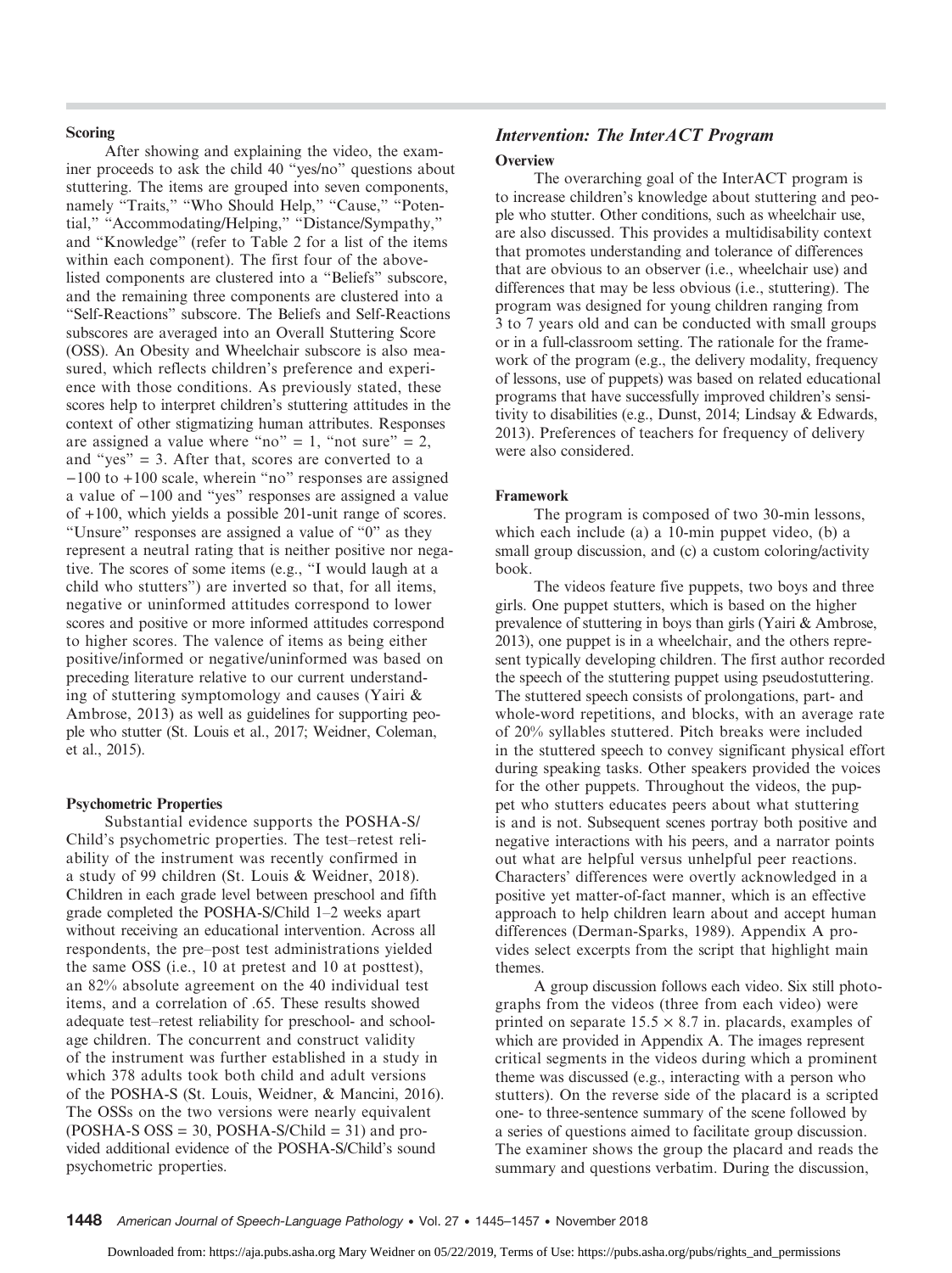the facilitator can further emphasize or clarify important terminology and themes.

At the end of each lesson, the children complete a section of the InterACT coloring/activity book. The book illustrations depict scenes, characters, and direct quotes from the videos. In addition, there are dedicated pages on which the children are prompted to draw a picture that reinforces the target themes such as, "Draw how you would interact with a someone who is different." The children take home their completed book at the end of the program.

#### **Participants**

After obtaining institutional review board approval, the researchers directly contacted administrators via convenience sampling within a small university town in northcentral West Virginia. Once permission was obtained from the administrators, classroom teachers assisted in recruiting parents and children for the study. Candidacy for inclusion was based on children's age (i.e., 3–5 years old), attendance at each lesson, having typically fluent speech, their compliance during testing administration and InterACT lessons, and their ability to reliably understand and respond to the POSHA-S/Child survey items. The researchers met with a total of 69 children one-on-one to conduct the POSHA-S/Child and video-recorded all interactions. One open-ended question, "what does the word stuttering mean?" was added at the beginning and end of the survey; however, those qualitative results are not reported in this article. A participant screening instrument was used with each child to assess intelligibility, ability to understand and follow directions, hearing, and attention to task. If there were reported concerns in any area, the child was either immediately excluded for the study or judged by another trained examiner. Based on the aforementioned criteria, 15/69 were excluded because they were not present for both lessons, 4/69 were excluded due to poor attention to task, and 10/69 were excluded due to observed difficulty in following directions. Based on parent and teacher report and a screening performed by the examiner, three of the children stuttered and were excluded from the study. Therefore, a total of 37 children were retained. Children were neither excluded nor stratified on the basis of race, reported family income, parent education, sex, or reported health or ability status.

Table 1 provides a comprehensive summary of the children's demographic information. The average age of the children was 4.9 years and included 14 boys (38%) and 23 girls (62%). All children spoke English as their primary language. The group's average Health and Abilities score, rated on a  $-100$  to  $+100$  continuum by parents, was 88, with physical health = 92, mental health = 89, ability to learn  $= 89$ , and speaking ability  $= 80$ . According to parental report, 19 children had prior exposure to a person who is obese, five children had prior exposure to a person in a wheelchair, and three children had prior exposure to a person who stutters. None of the children were reportedly obese or used a wheelchair.

#### Experimental Procedure

On average, pretesting took place 4 days prior to the first InterACT lesson. An examiner met with each child individually and conducted the POSHA-S/Child. The children watched the POSHA-S/Child stimulus video on an iPad Mini tablet and wore over-the-ear headphones to diminish ambient noise. Children's responses to the POSHA-S/ Child survey items were recorded on a paper version of each instrument and video-recorded. Posttest procedures were carried out in a similar manner and were primarily conducted within an hour after the second InterACT lesson.

The two 30-min lessons were delivered 5–7 days apart in six different preschool classrooms with a range of 2–10 children from each classroom. While seated in small groups on the floor or in chairs, the children watched one of the educational videos on a 24-in. television provided by the examiner. After each video, the children remained seated while the examiner led the small group discussion using the placards previously described. After the discussion, the children walked to a nearby table to complete three pages of their activity books (six pages total over the two lessons). The examiner and a trained research assistant circulated to pass out coloring materials and to write down each child's description of their drawings, which corresponded to the open-ended prompts in the book (e.g., "Draw one way that makes you special").

#### Analysis of Results

Quantitative statistical analyses were carried out using Excel and IBM SPSS software. Because of the nonnormal distribution of the data, pretest and posttest scores were compared using the nonparametric, paired difference Wilcoxon signed rank test. In order retain a conservative analysis and thereby avoid Type I error, Wilcoxon comparisons were only carried out for the stuttering summary scores (i.e., seven components, three subscores, and the OSS). A Bonferroni correction was applied for those 11 analyses, resulting in an alpha level of  $p \leq 0.0045$ . Changes in the survey item responses were compared descriptively. Cohen's d effect sizes were calculated for statistically significant differences and interpreted as follows: .2 is "small," .5 is "moderate," and .8 is "large" (Cohen, 1988, 1992).

#### **Results**

Figure 1 is a radial graph showing pre–post results for the POSHA-S/Child's components, subscores, and OSS. The OSS increased significantly ( $p = .002$ ), which is indicative of a moderate positive effect  $(d = .58)$  of the InterACT program on children's overall stuttering attitudes. The Self-Reactions subscore increased significantly by ( $p = .001$ ), with a moderate effect ( $d = .63$ ). The Beliefs subscore increased but did not reach significance ( $p = .025$ ). These summary scores suggest that children held generally positive or informed attitudes about stuttering and people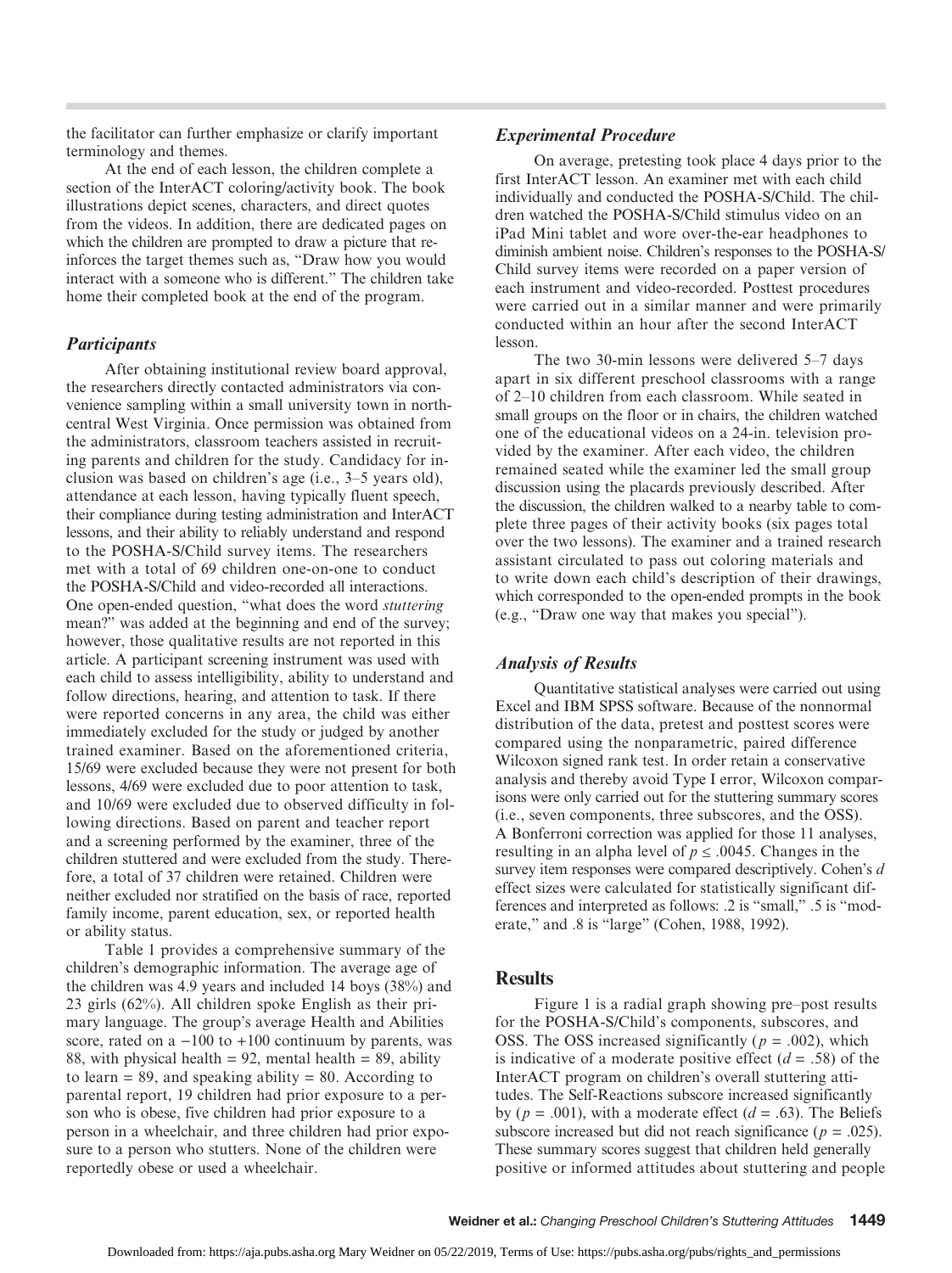|  |  |  |  |  |  |  | Table 1. Public Opinion Survey of Human Attributes-Stuttering/Child mean demographic characteristics. |  |
|--|--|--|--|--|--|--|-------------------------------------------------------------------------------------------------------|--|
|--|--|--|--|--|--|--|-------------------------------------------------------------------------------------------------------|--|

| Demographic variable                                                    | M (SD)      |
|-------------------------------------------------------------------------|-------------|
| Sample size                                                             | $N = 37$    |
| Age: mean years                                                         | 4.9(0.5)    |
| Education level by person child is with most often: mean years          | 18(3)       |
| Composite family income $(-100 \text{ to } +100)$                       | 10(40)      |
| Sex: male/female                                                        | 38%/62%     |
| Native language English                                                 | 100%        |
| Knows >1 language                                                       | 11%         |
| Has siblings: yes/no/not reported                                       | 62%/16%/22% |
| Attends day care regularly: yes/no                                      | 81%/19%     |
| Attends school regularly: yes/no                                        | 46%/54%     |
| Parent rating of child's health and abilities $(-100 \text{ to } +100)$ | 88 (20)     |
| Physical health                                                         | 92(18)      |
| Mental health                                                           | 89 (21)     |
| Ability to learn                                                        | 89 (25)     |
| Speaking ability                                                        | 80 (33)     |

who stutter following the program and their knowledge of how to interact with people who stutter improved.

Figure 1 also shows mean profiles for the seven components, which are made up of clusters of the various item ratings. Compared to the pretest, POSHA-S/Child posttest means for the 37 children increased (improved) for 35/56 ratings (63%), decreased (worsened) for 16/56 ratings (29%), and remained the same for 5/56 ratings (9%). Compared to the pretest, the average change across the 56 POSHA-S/ Child ratings was +15 units. Table 2 displays the changes in all POSHA-S/Child mean ratings as well as the significance and effect sizes for summary scores.

Based on mean scores, children demonstrated greatest improvement in the Traits component ( $p = .001$ ), and the magnitude of change was moderate to large  $(d = .76)$ . After the InterACT program, children were less likely to describe children who stutter as being shy and at fault for their stuttering. They were also less likely to describe children who stutter as being nervous and having a bad problem. Although somewhat improved, children's belief that children who stutter are able to talk well remained low.

The Accommodating/Helping component was the second most improved component ( $p = .000$ ), which yielded a large magnitude of change  $(d = .84)$ . Of particular note,





1450 American Journal of Speech-Language Pathology • Vol. 27 • 1445–1457 • November 2018

Downloaded from: https://aja.pubs.asha.org Mary Weidner on 05/22/2019, Terms of Use: https://pubs.asha.org/pubs/rights\_and\_permissions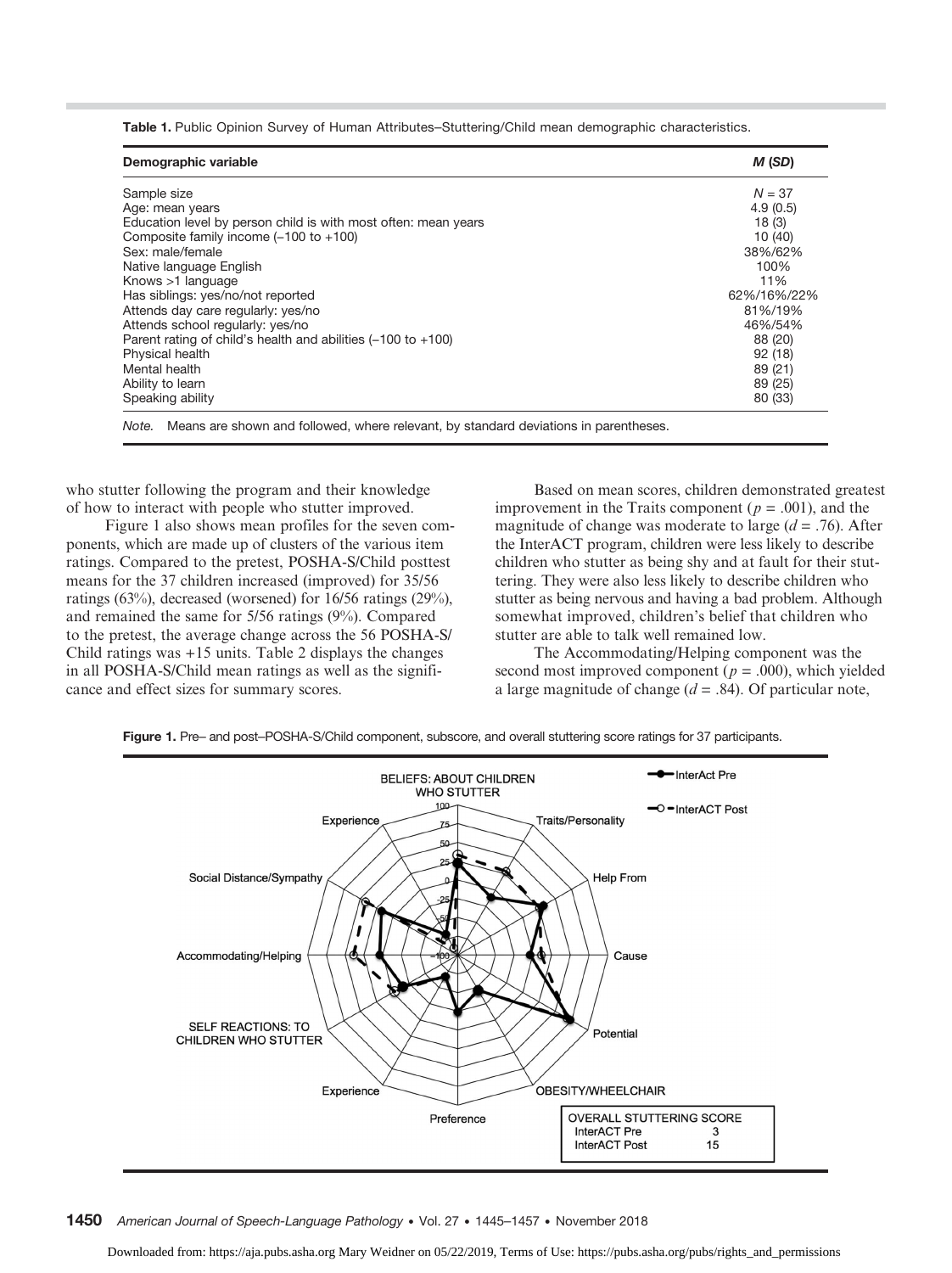| <b>POSHA-S/Child variable</b>                    | Pre<br>$(N = 37)$ | Post<br>$(N = 37)$ | Units of<br>change | р    | <b>Effect</b><br>size |
|--------------------------------------------------|-------------------|--------------------|--------------------|------|-----------------------|
| <b>Overall Stuttering Score</b>                  | 3(18)             | 15 (23)            | $+12$              | .002 | .58                   |
| Beliefs About Children Who Stutter               | 22(21)            | 33 (34)            | $+11$              | .025 |                       |
| <b>Traits/Personality</b>                        | $-11(50)$         | 29 (57)            | $+40$              | .001 | .76                   |
| Are at fault <sup>a</sup>                        | $-11(99)$         | 57 (83)            | $+68$              |      |                       |
| Nervous <sup>a</sup>                             | $-5(97)$          | 35(95)             | $+40$              |      |                       |
| Shy <sup>a</sup>                                 | $-22(98)$         | 30(97)             | $+52$              |      |                       |
| Have a bad problem <sup>a</sup>                  | 8 (98)            | 35 (95)            | $+27$              |      |                       |
| Can talk well                                    | $-27(96)$         | $-14(100)$         | $+13$              |      |                       |
| Stuttering Should Be Helped by                   | 32 (26)           | 26 (44)            | $-6$               | .413 |                       |
| Speech-language pathologist                      | 78 (63)           | 73 (69)            | $-5$               |      |                       |
| Other people who stutter                         | 54 (80)           | 19 (100)           | $-35$              |      |                       |
| Medical doctor <sup>a</sup>                      | $-84(55)$         | $-51(87)$          | $+33$              |      |                       |
| Parent                                           | 78 (63)           | 62 (79)            | $-16$              |      |                       |
| Stuttering Is Caused by                          | $-4(43)$          | 11 (48)            | $+15$              | .071 |                       |
| Came from their mom or dad when                  | 38 (92)           | 16 (99)            | $-22$              |      |                       |
| they were born                                   |                   |                    |                    |      |                       |
| Learning <sup>a</sup>                            | $-30(97)$         | 8 (101)            | $+38$              |      |                       |
| Something bad that happened <sup>a</sup>         | 19 (100)          | 30(97)             | $+11$              |      |                       |
| God/Allah <sup>a</sup>                           | $-57(83)$         | $-41(93)$          | $+16$              |      |                       |
| Germs like those that make you sick <sup>a</sup> | $-19(100)$        | 30(97)             | $+49$              |      |                       |
| Something we can't see <sup>a</sup>              | 27 (96)           | 24 (98)            | $-3$               |      |                       |
| Potential                                        | 73 (38)           | 68 (57)            | $-5$               | .627 |                       |
| Can make friends                                 | 95 (33)           | 62 (79)            | $-33$              |      |                       |
| Do same thing as others                          | 19 (100)          | 59 (80)            | $+40$              |      |                       |
| Have any job as adult                            | 89 (46)           | 70 (70)            | $-19$              |      |                       |
| Make good choices                                | 89 (46)           | 78 (63)            | $-11$              |      |                       |
| <b>Self-Reactions to Children Who Stutter</b>    | $-16(23)$         | $-3(18)$           | $+13$              | .001 | .63                   |
| <b>Accommodating / Helping</b>                   | 4 (43)            | 39 (40)            | $+35$              | .000 | .84                   |
| Ignore                                           | $-24(98)$         | $-3(101)$          | $+21$              |      |                       |
| I should help                                    | 51 (87)           | 30 (97)            | $-21$              |      |                       |
| Finish the person's words <sup>a</sup>           | $-22(98)$         | 46 (90)            | $+68$              |      |                       |
| Tell the person to "Slow down" <sup>a</sup>      | $-73(69)$         | 19 (100)           | $+92$              |      |                       |
| Laugh <sup>a</sup>                               | 57 (83)           | 84 (55)            | $+27$              |      |                       |
| Should try to hide their stuttering <sup>a</sup> | 35 (95)           | 57 (83)            | $+22$              |      |                       |
| Social Distance / Sympathy                       | 17 (50)           | 42 (51)            | $+25$              | .001 | .50                   |
| Fun to play with                                 | 73 (69)           | 76 (64)            | $-3$               |      |                       |
| Be bothered                                      | 51 (87)           | 62 (79)            | $+11$              |      |                       |
| Feel sorry for them                              | 73 (69)           | 73 (69)            | ±0                 |      |                       |
| Feel patient <sup>a</sup>                        | 89 (46)           | 100(0)             | $+11$              |      |                       |
| Worried about my doctor <sup>a</sup>             | $-38(92)$         | 41 (93)            | $+79$              |      |                       |
| Worried about my teacher <sup>a</sup>            | $-8(101)$         | 14 (100)           | $+22$              |      |                       |
| Worried about my neighbor <sup>a</sup>           | $-14(100)$        | 19 (100)           | $+33$              |      |                       |
| Worried about my brother or sister <sup>a</sup>  | $-14(100)$        | 24 (98)            | $+38$              |      |                       |
| Worried about me <sup>a</sup>                    | $-8(101)$         | 24 (98)            | $+32$              |      |                       |
| Worried about a friend                           | $-35(95)$         | 14 (100)           | $+49$              |      |                       |
| Worried about a parent                           | $-14(100)$        |                    | $+22$              |      |                       |
| Preference                                       | 49 (69)           | 8(101)<br>49 (61)  | $_{\pm 0}$         |      |                       |
| <b>Experience</b>                                | $-68(40)$         | $-89(26)$          | $-21$              | .001 | .63                   |
| Persons known who stutter                        | -97 (6)           | $-97(58)$          | $_{\pm 0}$         |      |                       |
| (informant report)                               |                   |                    |                    |      |                       |
| Persons known who stutter                        | $-46(71)$         | $-83(46)$          | $-37$              |      |                       |
|                                                  |                   |                    |                    |      |                       |
| (child report)                                   |                   |                    |                    |      |                       |
| Obesity/Wheelchair Subscore                      | $-46(23)$         | $-46(20)$          | $\pm 0$            |      |                       |
| Preference                                       | $-24(35)$         | $-24(30)$          | $_{\pm 0}$         |      |                       |
| Obesity                                          | $-63(60)$         | $-81(46)$          | $-18$              |      |                       |
| Wheelchair                                       | 14 (55)           | 32(53)             | $+18$              |      |                       |
| Experience                                       | $-67(25)$         | $-67(25)$          | $_{\pm 0}$         |      |                       |
| Obesity<br>Wheelchair                            | $-51(35)$         | $-51(35)$          | $_{\pm 0}$         |      |                       |
|                                                  | $-83(29)$         | $-83(29)$          | $_{\pm 0}$         |      |                       |

Table 2. Pre– and post–POSHA-S/Child means and standard deviations (in parentheses), units of change, significance values for summary scores, and Cohen's d effect sizes for significant differences for 37 participants.

Note. Statistically significant differences ( $p \leq .0045$ ) are indicated by bold emphasis. POSHA-S/Child = Public Opinion Survey of Human Attributes–Stuttering/Child.

<sup>a</sup>Mean ratings were inverted so that higher scores reflect more accurate, sensitive attitudes.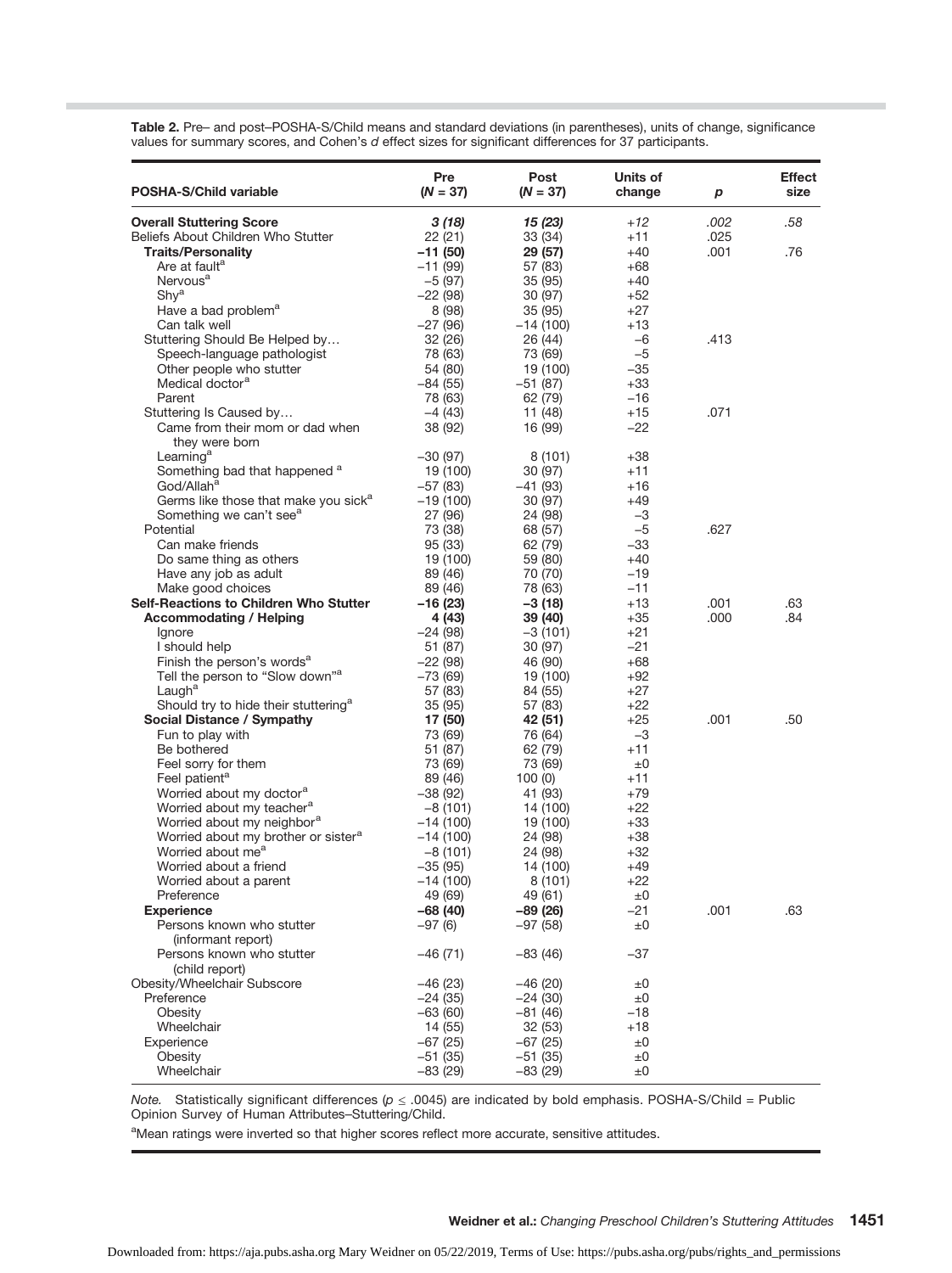children were less inclined to tell children who stutter to "slow down." Scores for that item increased by 92 units, which was the largest change across all survey items. They were also less likely to finish words of a child who stutters and laugh at a person who stutters. Furthermore, children more frequently reported that stuttering should not be hidden and that they would act like there is nothing wrong with the way children who stutter talk. At the same time, however, children scores on the "I should help" component decreased.

Social Distance/Sympathy was the component with the third highest unit change ( $p = .001$ ), with a moderate effect ( $d = .50$ ). Children expressed less worry if someone they knew stuttered (e.g., parent, teacher, doctor, sibling, friend, or they themselves). The average unit change for the seven "worry" items was +39, which is much higher than their mean POSHA-S/Child rating change of +15. It should be noted that children held quite positive attitudes for many of the Social Distance/ Sympathy items prior to the program. Not surprisingly, therefore, ratings for those items changed only marginally following the program. For example, before the program, most children reported that children who stutter are "fun to play with," which only increased by 3 units following the program. This was also the case for the items "I would feel sorry for children who stutter," in which no change occurred, and "I would be patient when talking to children who stutter," which improved by 11 units. Notably, the latter item is the only item for which all 37 participants had a uniformly "yes" response following the program.

The Cause of stuttering component was the fourth most improved, which increased by 15 units, but not to a significant degree. Children were much less likely to attribute stuttering to germs, a learned behavior, and something bad that happened. At the same time, they became less likely to indicate that stuttering is a genetic trait and slightly more likely to note that stuttering comes from something we cannot see. Although slightly more accurate, their belief that stuttering comes from God persisted following the program.

Although the Potential component did not improve, it remained the highest rated component both before and after the program. Importantly, children's belief that children who stutter can do the same things as others increased by 50 units. Their belief that children who stutter can be anything they want to be when they grow up, make good choices, and make friends remained positive, even though the means decreased.

The Who Should Help component also decreased marginally following the program, but not significantly. Respondents' beliefs about who should help children who stutter were fairly well informed both before and after the program. In general, they reported that help should come from the parents of children who stutter and a speechlanguage pathologist. Although they generally believed that other people who stutter could help, that item decreased.

Finally, the Experience component remained the lowest component at pre- and posttest, but the mean score

significantly decreased following the program ( $p = .001$ ). Parents' initial report of people who stutter known to the child was used for both the pre- and posttest analyses; therefore, that item mean did not change. However, children became less inclined to report that they stutter, have a family member or friend who stutters, or know anyone else who stutters.

Children's pre- and poststuttering attitudes were further analyzed relative to their perceptions of obesity and wheelchair use. The Obesity/Wheelchair subscore reflects the means of children's preferences for each attribute along with their experience with persons who are obese or use a wheelchair, as reported by a parent. At pretest, children had the most experience with obesity, followed by stuttering, and then wheelchair use. At posttest, reports indicated most experience with obesity, followed by wheelchair use and then stuttering. Before and after the program, the children indicated a moderately high preference for stuttering, followed by a somewhat high preference for wheelchair use and very low preference for obesity.

#### **Discussion**

The impetus for this study was to respond to calls for attitude change among young children and to examine the degree to which young children's attitudes are responsive to change. It was hypothesized that prior to an intervention, children would hold unfavorable attitudes, particularly dealing with their knowledge about stuttering causes and what to do when talking with a stuttering peer. Children's attitudes were predicted to improve following the InterACT program, especially with regard to their knowledge about the disorder and skills when interacting with a person who stutters. As hypothesized, children held generally negative or uninformed attitudes prior to the educational program but demonstrated significant improvement in those attitudes following the InterACT program.

#### Beliefs About Stuttering

Children's poor baseline knowledge about stuttering was not surprising, given that most children had limited to no exposure to people who stutter prior to the intervention. Following the program, however, children appeared to have better knowledge overall about the causes of stuttering. The item "stuttering comes from germs" notably improved (decrease in "yes" responses), which is not surprising, given that the "germs" item was directly addressed in the video. Both prior to and after the program, children were likely to report that stuttering is an inherited trait. This is somewhat surprising, given that it typically is not until the school-age years that children understand that a person can be born with a disorder or disability (Tamm & Prellwitz, 2001). Children's improved knowledge about stuttering is particularly important, as it has been suggested that children's basic knowledge about a disorder promotes more effective socialization with peers who are different (Hong et al., 2014).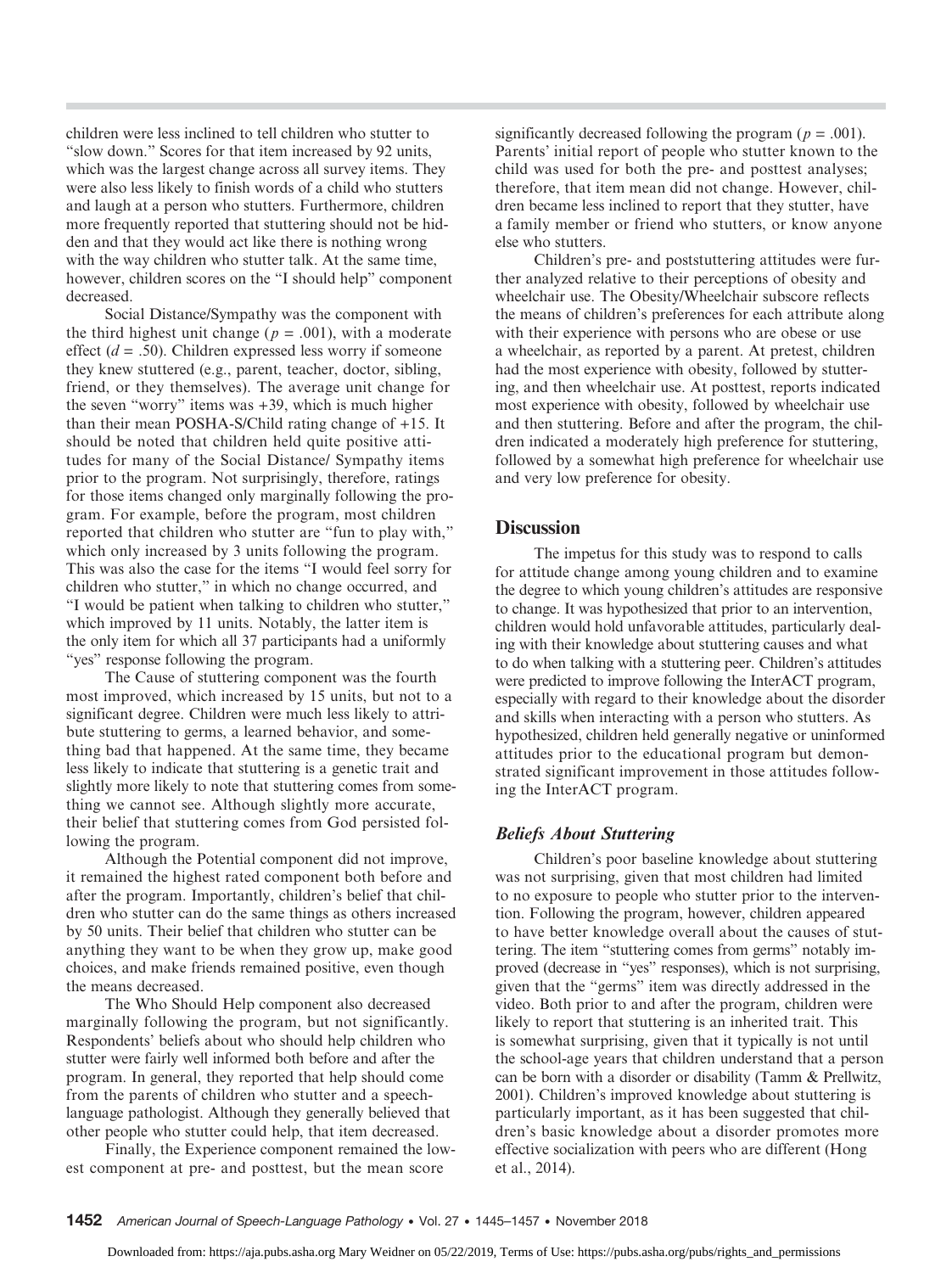Before and after the program, children maintained highest preference for being a person who stutters, followed by being obese and being in a wheelchair, which upholds previous comparisons (Weidner, St. Louis, et al., 2015, 2017). Interestingly, children's preferences for the three attributes were inversely associated with their parent-reported experiences with those conditions. That is, the more experience children had with a condition, the lower their preference rating. This is surprising, given that personal contact has been shown to play an important role in improving attitudes toward persons with various conditions and disabilities, including stuttering (e.g., Boyle et al., 2016, 2017; Flynn & St. Louis, 2011). Information about the duration and quality of those interactions, as well as the frequency and nature of how those conditions are discussed in the children's environments, would help explain why this may have occurred.

#### Beliefs About People Who Stutter

Results of this study further support that a stuttering stereotype exists among children as early as the preschool years prior to an educational intervention. Before the InterACT program, children in this study frequently expressed "worry" if anyone close to them stuttered. In addition, they consistently affirmed that people who stutter are "unable to talk well, nervous, and shy," similar descriptions generated by 6- to 13-year-olds (Franck, Jackson, Pimentel, & Greenwood, 2003; Hartford & Leahy, 2007; Panico, Healey, & Knopik, 2015). Of all of the components, children experienced largest positive changes relative to their perceptions of the traits of people who stutter. Following the program, they were less inclined to describe children who stutter as "shy" and at fault for their stuttering. They were also less likely to indicate that children who stutter are nervous or have a bad problem. Respondents' belief that people who stutter are "able to talk well" improved, but their ratings remained low following the program. It seems, therefore, that the program helped children to distinguish between the personality characteristics of a stuttering speaker from that of speech characteristics.

#### Self-Reactions Toward People Who Stutter

Prior to the InterACT program, children reported they would not laugh at a person who stutters, would be patient when talking with a person who stutters, and did not believe that stuttering should be hidden. They reportedly would not be bothered by stuttering, a finding that was confirmed in older children (Panico et al., 2015). On the other hand, they reported inclinations to finish their words and tell them to "slow down." Such responses are reportedly common among nonstuttering listeners (Reitzes, 2012), but generally undesired by children and adults who stutter (St. Louis et al., 2017; Weidner, Coleman, et al., 2015). After the program, children's initially positive attitudes (i.e., being patient, not laughing, not being bothered) became even more positive. In

addition, they showed increased knowledge about helpful and unhelpful listener supports and became less worried if persons close to them stuttered, such as a sibling, friend, or parent.

Children's reported experience with stuttering (i.e., persons known or personal experience) more closely aligned with parental reports following the InterACT program. This suggests that their ability to accurately differentiate between stuttered and fluent speech in both themselves and others improved. Although this study cannot definitively confirm or reject the possibility of negative social consequences for preschoolers who stutter, it certainly underscores the need to educate young children about specific social considerations when talking with a person who stutters.

#### Implications

It was clear that the nonstuttering preschoolers held negative or uninformed attitudes about stuttering prior to the educational program, even when their first exposure to the disorder was a short video portraying stuttering characters. Importantly, however, their attitudes became increasingly more sensitive and informed following the InterACT program. Children were motivated to learn about stuttering and other conditions and expressed a strong desire to help children who stutter. If we wish to capitalize on those factors, educational programming to improve stuttering attitudes might be maximized during the preschool years. It is hoped that such efforts will help typically fluent children to become more tolerant and accepting of people who stutter and perhaps even extend those improved attitudes toward persons with other disorders.

It is inevitable that children who stutter must deal with their peers' stuttering attitudes, whether or not those attitudes are desired. This study supports the claims that if peers are not educated about stuttering, they may react to stuttering in unhelpful ways and/or misunderstand the reasons why people stutter (Ezrati-Vinacour et al., 2001; Griffin & Leahy, 2007; Langevin et al., 2009). It also confirms that, as early as preschool, children who stutter are likely to be classified as being nervous and shy and as having inferior speaking abilities. If they endure these pejorative stereotypes long term, they are at risk for becoming targets of social distancing and/or teasing and bullying (Blood & Blood, 2004; Langevin, 2015; Langevin et al., 1998; Mooney & Smith, 1995; Yaruss et al., 2004), which can have long-lasting effects on their overall wellbeing in adulthood (Blood & Blood, 2016; Daniels et al., 2012). However, if peers' negative stuttering attitudes are mitigated during their formative preschool years, negative or undesired reactions directed toward children who stutter might be prevented altogether. A supportive communication environment could facilitate improvement in the quality and quantity of the social interactions of people who stutter. This could have a profound impact not only on their communication skills but also on their social and emotional well-being.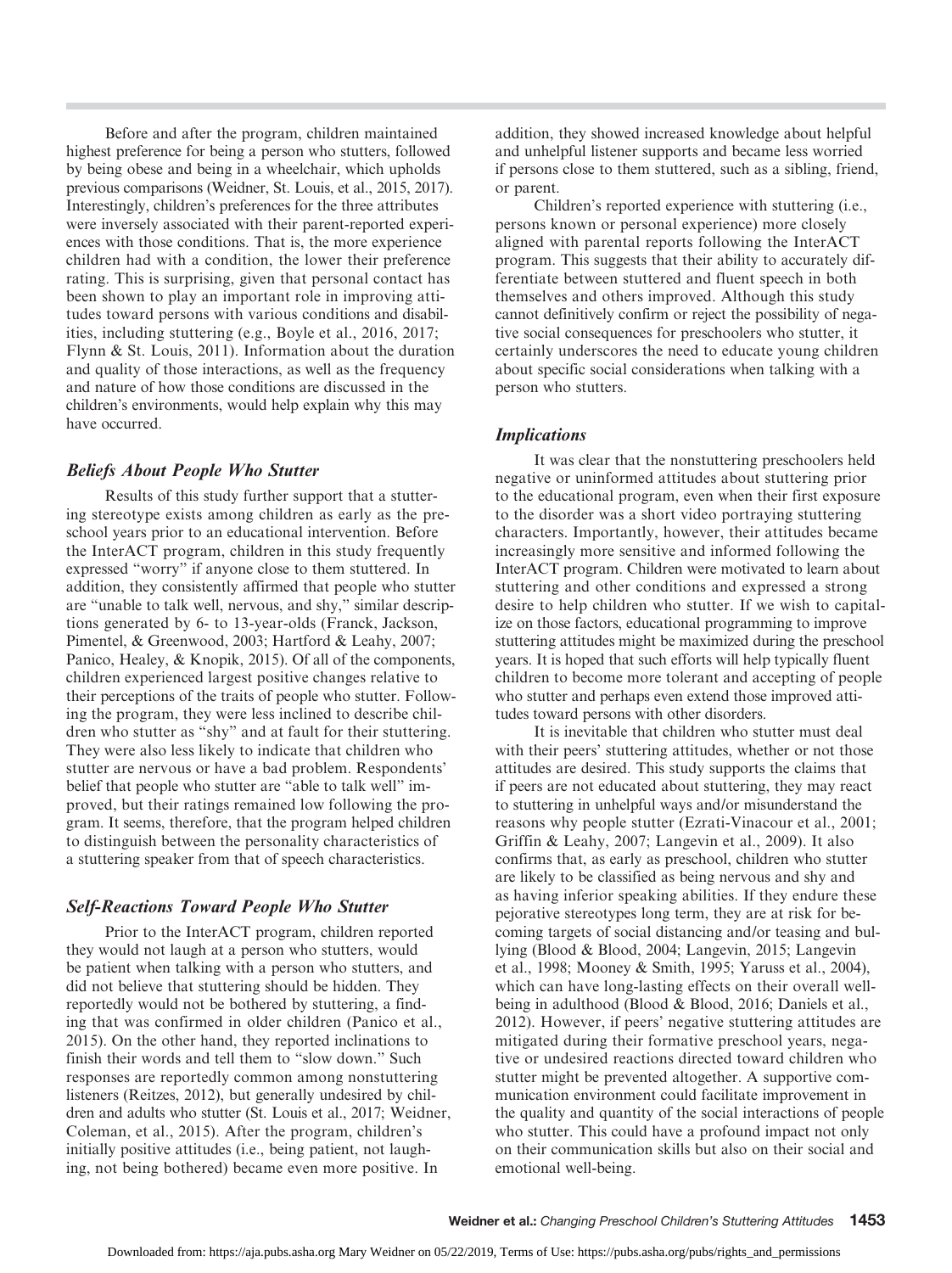#### Limitations and Future Directions

Several caveats pertaining to the methodology and instrumentation used in the study warrant discussion so that future research in children's stuttering attitude research may progress efficiently and effectively. This study was carried out via convenience sampling in one university city, which prohibits generalization of the results to a broad population. Future studies should involve children from different geographic regions, cultures, languages, and socioeconomic statuses. Research with adults has reported that nonprobability convenience sampling is an adequate means by which to collect data initially (St. Louis, 2015b), but probability sampling schemes, such as those described by Özdemir, St. Louis, and Topbaş (2011) and Valente, St. Louis, Leahy, Hall, and Jesus (2017), will be an important longer-term goal.

This study utilized one experimental group to investigate the impact of the InterACT program. In future studies, other interventions might be included to further evaluate change in stuttering attitudes as measured by pre- and postadministrations of the POSHA-S/Child. These might involve including a control group that is randomly assigned to receive no intervention as well as a group that randomly receives an intervention in which stuttering is not mentioned. In addition, follow-up data at various intervals (e.g., 6 months, 1 year, 3 years) should be collected to determine the stability and maintenance of children's attitude change as was carried out for adolescents (St. Louis & Flynn, 2018). Children with varying levels of exposure to or experience with stuttering should also be compared to further elucidate the impact of experience on attitudes. It is only through the continued implementation of the program with larger groups that conclusions about its efficacy can be confidently reached.

Although the impact of the program was favorable overall, some constructs did not improve. For example, children's belief that children who stutter can "make friends" decreased. This is particularly puzzling, given that the InterACT puppetry videos stress that children who stutter (or who are different) are able to make friends. Factors that might have contributed to this finding, such as preschoolers' preference for same-sex friends (Hilliard & Liben, 2010), should be considered. In addition, other potentially influential variables such as method of delivery, size of groups, and/ or amount of exposure to stuttering in the videos should be examined.

Because of the scope of this study, it is uncertain whether or not improvements in children's reactions to stuttering characters would translate to real-life interactions with actual persons who stutter. Two suggestions to address this issue are advanced. First, it is recommended that an additional qualitative component be included that prompts children to explain their responses to survey items. Open-ended prompts would help to elucidate children's cognitive processes involved in attitude change and explain how and why those changes occurred. Second, future research to investigate children's application of the knowledge and skills

gained from the InterACT program will likely unfold in a series of carefully planned longitudinal case studies. As conducted by Langevin and colleagues (2009), naturalistic interactions between children who stutter and typically fluent peers should be observed before and after the InterACT program. Qualitative observations would serve to corroborate quantitative POSHA-S/Child findings. In addition, it would bolster the InterACT program as having evidencedbased applicability to children's actual social interactions with stuttering peers. Until then, however, much of the groundwork for this line of research needs to be laid.

#### Conclusion

This study is among the first to examine the feasibility of improving nonstuttering preschoolers' stuttering attitudes, so that their beliefs about stuttering and social acceptance of stuttering peers might be strengthened. Based on the findings of this study, it is clear that young children's negative or uninformed attitudes about stuttering and people who stutter are amenable to improvement. Children had a significant positive response to the InterACT program, as evidenced by their increased knowledge about stuttering and how to interact with stuttering peers. Results of this study strongly support the continued expansion of this line of research and suggest that efforts to improve stuttering attitudes might be particularly effective during the preschool years.

#### Acknowledgments

The first two authors share the copyright of the Public Opinion Survey of Human Attributes–Stuttering/Child (POSHA-S/ Child), and the first author owns the copyright to the InterACT program; both were used in this study. This dissertation study was funded in part by research grants from the College of Education and Human Services at West Virginia University and the National Stuttering Association.

#### **References**

- Abdalla, F. A., & St. Louis, K. O. (2014). Modifying attitudes of Arab school teachers toward stuttering. Language, Speech, and Hearing Services in the Schools, 45, 14–25.
- Ambrose, N. G., & Yairi, E. (1994). The development of awareness of stuttering in preschool children. Journal of Fluency Disorders, 19, 229–245.
- Bell, S. K., & Morgan, S. B. (2000). Children's attitudes and behavioural intentions toward a peer presented as obese. Journal of Pediatric Psychology, 25, 137–145.
- Blood, G. W., & Blood, I. M. (2004). Bullying in adolescents who stutter: Communicative competence and self-esteem. Contemporary Issues in Communication Science and Disorders, 31, 69–79.
- Blood, G. W., & Blood, I. M. (2016). Long-term consequences of childhood bullying in adults who stutter: Social anxiety, fear of negative evaluation, self-esteem, and satisfaction with life. Journal of Fluency Disorders, 50, 72–84.
- Boyle, M. P. (2013). Assessment of stigma associated with stuttering: Development and evaluation of the self-stigma of stuttering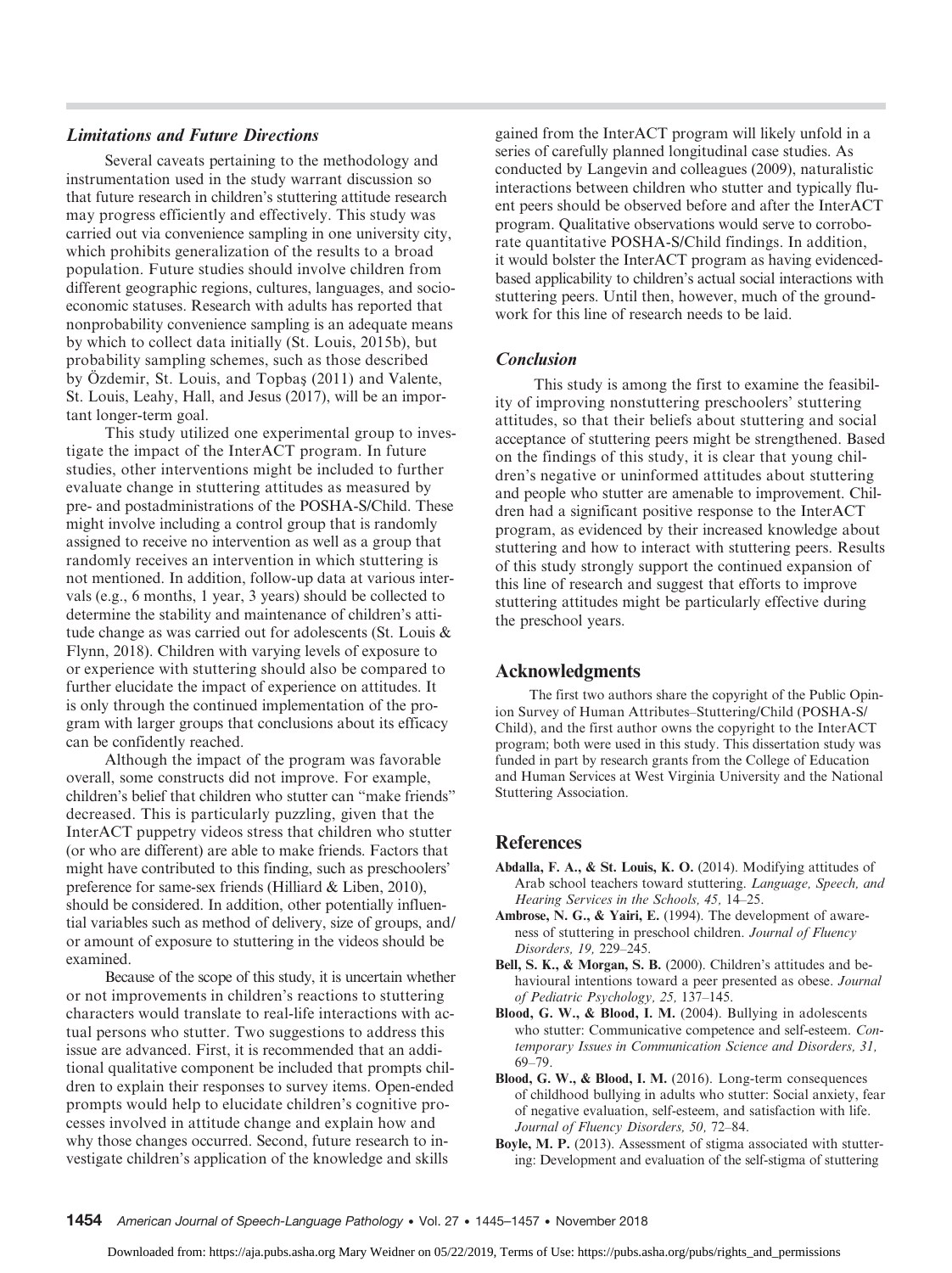scale (4S). Journal of Speech, Language, and Hearing Research, 56, 1517–1529.

- Boyle, M. P. (2017). Personal perceptions and perceived public opinion about stuttering in the United States: Implications for anti-stigma campaigns. American Journal of Speech-Language Pathology, 26, 921–928.
- Boyle, M. P., & Blood, G. W. (2015). Stigma and stuttering: Conceptualizations, applications, and coping. In K. O. St. Louis (Ed.), Stuttering meets stereotype, stigma, and discrimination: An overview of attitude research (pp. 43–71). Morgantown: West Virginia University Press.
- Boyle, M. P., Dioguardi, L., & Pate, J. E. (2016). A comparison of three strategies for reducing the public stigma associated with stuttering. Journal of Fluency Disorders, 50, 44–58.
- Boyle, M. P., Dioguardi, L., & Pate, J. E. (2017). Key elements in contact, education, and protest based anti-stigma programs for stuttering. Speech, Language and Hearing, 20, 232–240.
- Cohen, J. (1988). Statistical power analysis for the behavioral sciences (2nd ed.). Mahwah, NJ: Erlbaum.
- Cohen, J. (1992). A power primer. Psychological Bulletin, 112(1), 155–159.
- Craig, A., Blumgart, E., & Tran, Y. (2009). The impact of stuttering on the quality of life in adults who stutter. Journal of Fluency Disorders, 34, 61–71.
- Culatta, R., & Sloan, A. (1977). The acquisition of the label "stuttering" by primary level school children. Journal of Fluency Disorders, 2, 29–34.
- Daniels, D. E., Gabel, R. M., & Hughes, S. (2012). Recounting the K-12 school experiences of adults who stutter: A qualitative analysis. Journal of Fluency Disorders, 37, 71–82.
- Davis, S., Howell, P., & Cooke, F. (2002). Sociodynamic relationships between children who stutter and their non-stuttering classmates. Journal of Child Psychology and Psychiatry and Allied Disciplines, 43, 939–947.
- Derman-Sparks, L. (1989). Anti-bias curriculum tools for empowering young children. New York, New York: National Association for the Education of Young Children.
- Dunst, C. J. (2014). Meta-analysis of the effects of puppet shows on attitudes toward and knowledge of individuals with disabilities. Exceptional Children, 80, 136–148.
- Evans, D., Healey, E. C., Kawai, N., & Rowland, S. (2008). Middle school students' perceptions of a peer who stutters. Journal of Fluency Disorders, 33, 203–219.
- Ezrati-Vinacour, R., Platzky, R., & Yairi, E. (2001). The young child's awareness of stuttering-like disfluency. Journal of Speech, Language, and Hearing Research, 44, 368–380.
- Flynn, T. W., & St. Louis, K. O. (2011). Changing adolescent attitudes toward stuttering. Journal of Fluency Disorders, 36, 110–121.
- Franck, A. L., Jackson, R. A., Pimentel, J. T., & Greenwood, G. S. (2003). School-age children's perceptions of a person who stutters. Journal of Fluency Disorders, 28, 1–15.
- Gabel, R. M. (2015). Job discrimination associated with stuttering in adults. In K. O. St. Louis (Ed.), Stuttering meets stereotype, stigma, and discrimination: An overview of attitude research (pp. 91–105). Morgantown: West Virginia University Press.
- Griffin, M., & Leahy, M. M. (2007). Young children's (3–5 year old) perceptions of a dysfluent speaker. In J. Au-Yeung & M. M. Leahy (Eds.), Proceedings of fluency disorders (pp. 217–222). Dublin, Ireland: The International Fluency Association.
- Hartford, E., & Leahy, M. M. (2007). The perceptions of primary school children of a person who stutters. In J. Au-Yeung

& M. M. Leahy (Eds.), Proceedings of fluency disorders (pp. 217–222). Dublin, Ireland: The International Fluency Association.

- Hilliard, L. J., & Liben, L. S. (2010). Differing levels of gender salience in preschool classrooms: Effects on children's gender attitudes and intergroup bias. Child Development, 81, 1787–1798.
- Hong, S., Kwon, K., & Jeon, H. (2014). Children's attitudes towards peers with disabilities: Associations with personal and parental factors. Infant and Child Development, 23, 170–193.
- Hughes, S. (2015). Attitudes toward stuttering: An annotated bibliography. In K. O. St. Louis (Ed.), Stuttering meets stereotype, stigma, and discrimination: An overview of attitude research (pp. 310–350). Morgantown: West Virginia University Press.
- Hugh-Jones, S., & Smith, P. K. (1999). Self-reports of short- and long-term effects of bullying on children who stammer. British Journal of Educational Psychology, 69, 141–158.
- Klompas, M., & Ross, E. (2004). Life experiences of people who stutter, and the perceived impact of stuttering on quality of life: Personal accounts of South African individuals. Journal of Fluency Disorders, 29, 275–305.
- Kuhn, C. D., & St. Louis, K. O. (2015, November). Attitudes toward stuttering of middle school students before & after a stuttering video. Poster presented at the Annual Convention of the American Speech-Language-Hearing Association, Denver, CO.
- Langevin, M. (2000). Teasing and bullying: Unacceptable behaviour program. Edmonton, Alberta: Institute for Stuttering Treatment and Research.
- Langevin, M. (2009). The Peer Attitudes Toward Children Who Stutter scale: Reliability, known groups validity, and negativity of elementary school-age children's attitudes. Journal of Fluency Disorders, 34, 72–86.
- Langevin, M. (2015). Changing attitudes toward stuttering: What children liked about a stuttering education resource. In K. O. St. Louis (Ed.), Stuttering meets stereotype, stigma, and discrimination: An overview of attitude research (pp. 304–309), Morgantown: West Virginia University Press.
- Langevin, M., Bortnick, K., Hammer, T., & Wiebe, E. (1998). Teasing/ bullying experienced by children who stutter: Toward development of a questionnaire. Contemporary Issues in Communication Science and Disorders, 25, 12–24.
- Langevin, M., Packman, A., & Onslow, M. (2009). Peer responses to stuttering in the preschool setting. American Journal of Speech-Language Pathology, 18, 264–276.
- Langevin, M., & Prasad, N. G. N. (2012). A stuttering education and bullying awareness and prevention resource: A feasibility study. Language, Speech, and Hearing Services in the Schools, 43, 344–358.
- Lindsay, S., & Edwards, A. (2013). A systematic review of disability awareness interventions for children and youth. Disability and Rehabilitation, 35(8), 623–646.
- Mooney, S., & Smith, P. K. (1995). Bullying and the child who stammers. British Journal of Special Education, 22, 24–27.
- Mowrer, D. E., Fairbanks, C., & Cantor, A. B. (1980). How schoolaged students define stuttering and stammering. Journal of Fluency Disorders, 5, 331–343.
- Özdemir, R. S., St. Louis, K. O., & Topbaş, S. (2011). Public attitudes toward stuttering in Turkey: Probability versus convenience sampling. Journal of Fluency Disorders, 36, 262–267.
- Panico, J., Healey, E. C., & Knopik, J. (2015). Elementary school students' perceptions of stuttering: A mixed model approach. Journal of Fluency Disorders, 45, 1–11.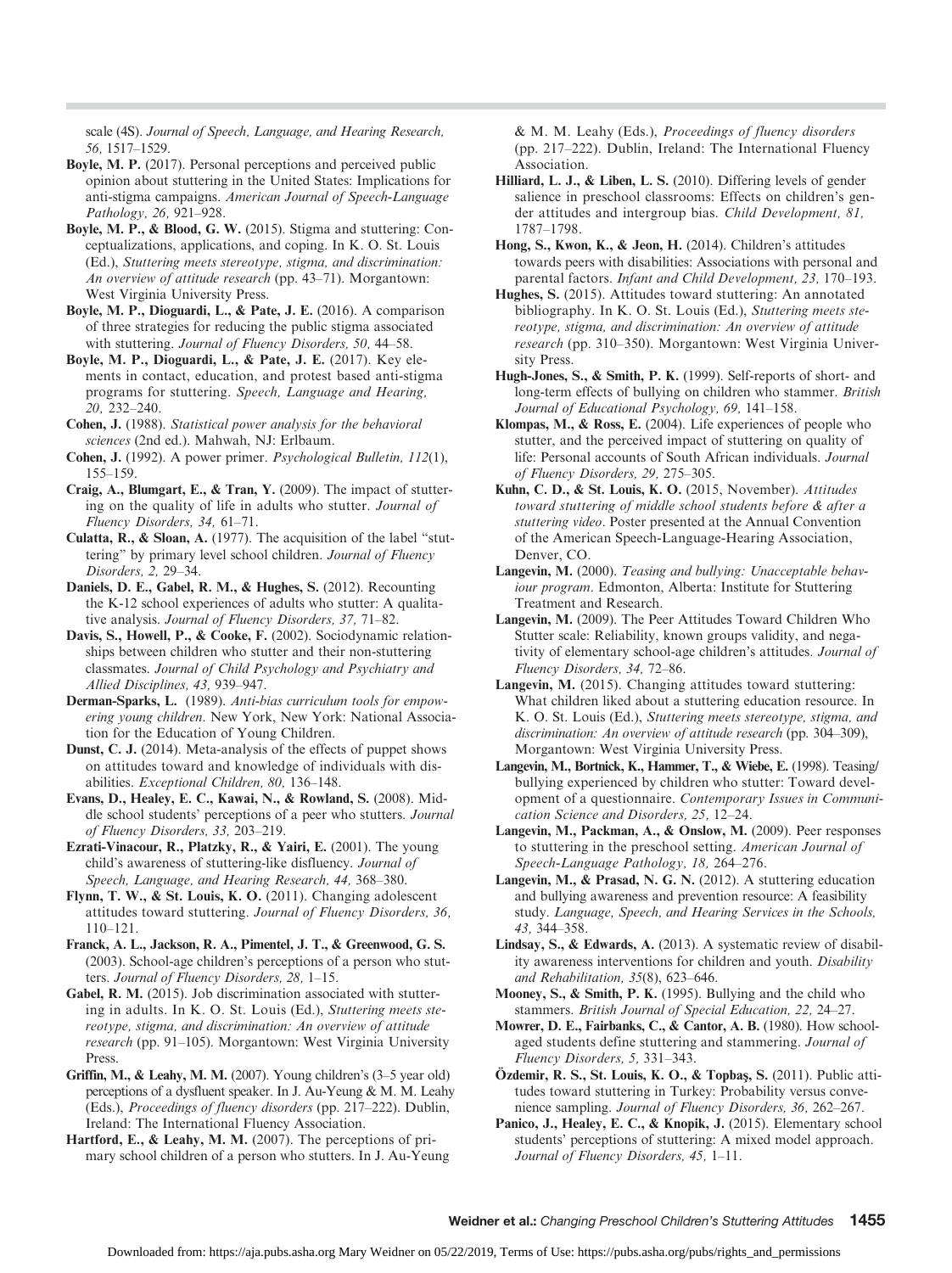- Putorek, M. A., Myers, L. E., Hall, B. E., St. Louis, K. O., & Weidner, M. E. (2018). Definitions of stuttering by preschool through fifth grade children. Poster presented at the annual convention for the West Virginia Speech-Language-Hearing Association, Bridgeport, WV.
- Reitzes, P. (Ed). (2012). Stuttering: Inspiring stories and professional wisdom. New York, NY: Stutter Talk Publication.
- St. Louis, K. O. (2011). The Public Opinion Survey of Human Attributes–Stuttering (POSHA-S): Summary framework and empirical comparisons. Journal of Fluency Disorders, 36, 256–261.
- St. Louis, K. O. (Ed.). (2015a). Stuttering meets stereotype, stigma, and discrimination: An overview of attitude research. Morgantown: West Virginia University Press.
- St. Louis, K. O. (2015b). Epidemiology of public attitudes toward stuttering. In K. O. St. Louis (Ed.), Stuttering meets stereotype, stigma, and discrimination: An overview of attitude research (pp. 7–42). Morgantown: West Virginia University Press.
- St. Louis, K. O., & Flynn, T. W. (2018). Maintenance of improved attitudes toward stuttering. American Journal of Speech-Language Pathology, 27, 721–736. [https://doi.org/10.1044/](https://doi.org/10.1044/2017_AJSLP-17-0146) [2017\\_AJSLP-17-0146](https://doi.org/10.1044/2017_AJSLP-17-0146)
- St. Louis, K. O., Irani, F., Gabel, R., Hughes, S., Langevin, M., Rodriguez, M., ... Weidner, M. E. (2017). Evidence-based guidelines for being supportive of people who stutter in North America. Journal of Fluency Disorders, 53, 1–13.
- St. Louis, K. O., & Weidner, M. E. (2018). Test–retest reliability of the POSHA-S/Child in 4–11 year old schoolchildren. Canadian Journal of Speech-Language Pathology and Audiology, 42, 41–54.
- St. Louis, K. O., Weidner, M. E., & Mancini, T. M. (2016). Comparing parents' and young children's attitudes toward stuttering. Journal of Speech Pathology & Therapy, 1, 1–10.
- Tamm, M., & Prellwitz, M. (2001). "If I had a friend in a wheelchair": Children's thoughts on disabilities. Child: Care, Health and Development, 27, 223–240.
- Valente, A. R. S., St. Louis, K. O., Leahy, M., Hall, A., & Jesus, L. (2017). A country-wide probability sample of public attitudes toward stuttering in Portugal. Journal of Fluency Disorders, 52, 37–52.
- Vanryckeghem, M., Brutten, G. J., & Hernandez, L. M. (2005). A comparative investigation of the speech-associated attitude of preschool and kindergarten children who do and do not stutter. Journal of Fluency Disorders, 30, 307–318.
- Weidner, M. E. (2015). InterACT program. Morgantown, WV: MC Speech Books.
- Weidner, M. E., Coleman, C. E., St. Louis, K. O., Scaler Scott, K., Tokach, S., Croasdale, S., & Irr, A. (2015, November). What is & is not helpful in stuttering management: Perspectives of children who stutter. Poster presented at the Annual Convention of the American Speech-Language-Hearing Association, Denver, CO.
- Weidner, M. E., & St. Louis, K. O. (2014). The Public Opinion Survey of Human Attributes–Stuttering/Child (POSHA-S/ Child). Morgantown, WV: Populore.
- Weidner, M. E., & St. Louis, K. O. (2015, November). Peer education about stuttering: Clinical implications of stuttering attitude research in preschool & kindergarten children. Seminar presented at the American Speech-Language-Hearing Association, Denver, CO.
- Weidner, M. E., St. Louis, K. O., Burgess, M. E., & LeMasters, S. N., (2015). Attitudes toward stuttering of nonstuttering preschool and kindergarten children: A comparison using a standard instrument prototype. Journal of Fluency Disorders, 44, 74–87.
- Weidner, M. E., St. Louis, K. O., Nakisci, E., & Özdemir, S. (2017). A comparison of attitudes toward stuttering of nonstuttering preschoolers in the USA and Turkey. South African Journal of Communication Disorders, 64, 1–11.
- Węsierska, K., Błachnio, A., Przepiórka, A., & St. Louis, K. O. (2015, October). Zmiana postaw wobec jąkania w Polsce – wstępne doniesienia z badań [Changing attitudes towards stuttering in Poland: Preliminary study report]. Paper presented at the International Conference on Speech-Language Therapy: Modern Trends in Logopaedic Diagnosis and Therapy, Chorzów, Poland.
- Yairi, E., & Ambrose, N. (2013). Epidemiology of stuttering: 21st century advances. Journal of Fluency Disorders, 38, 66–87.
- Yaruss, J. S., Murphy, W. P., Quesal, R. W., & Reardon, N. A. (2004). Bullying and teasing: Helping children who stutter. New York, NY: National Stuttering Association.

1456 American Journal of Speech-Language Pathology • Vol. 27 • 1445–1457 • November 2018